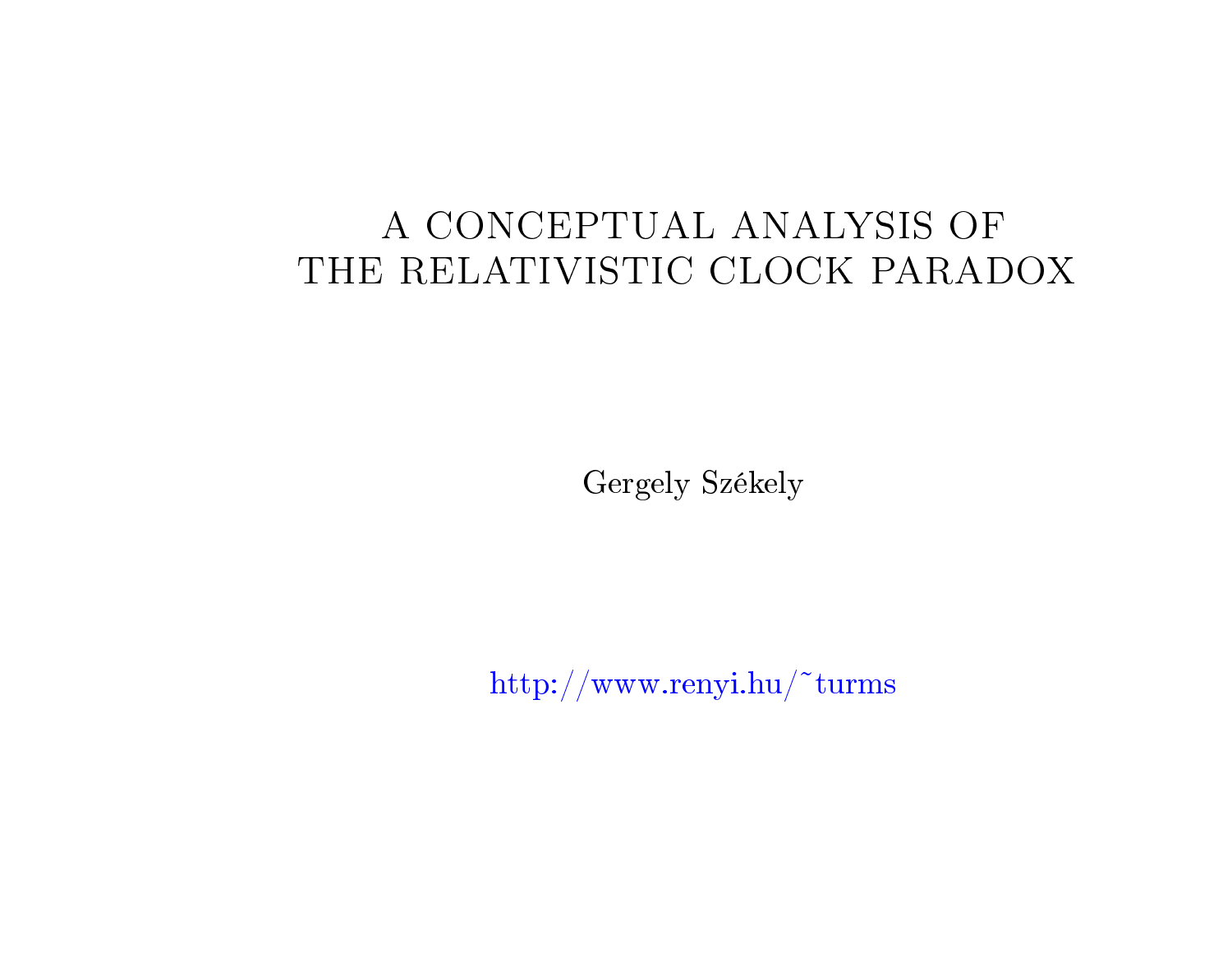#### CLOCK PARADOX



ClkP:  $time_b(e_a, e_c) > time_a(e_a, e) + time_c(e, e_c)$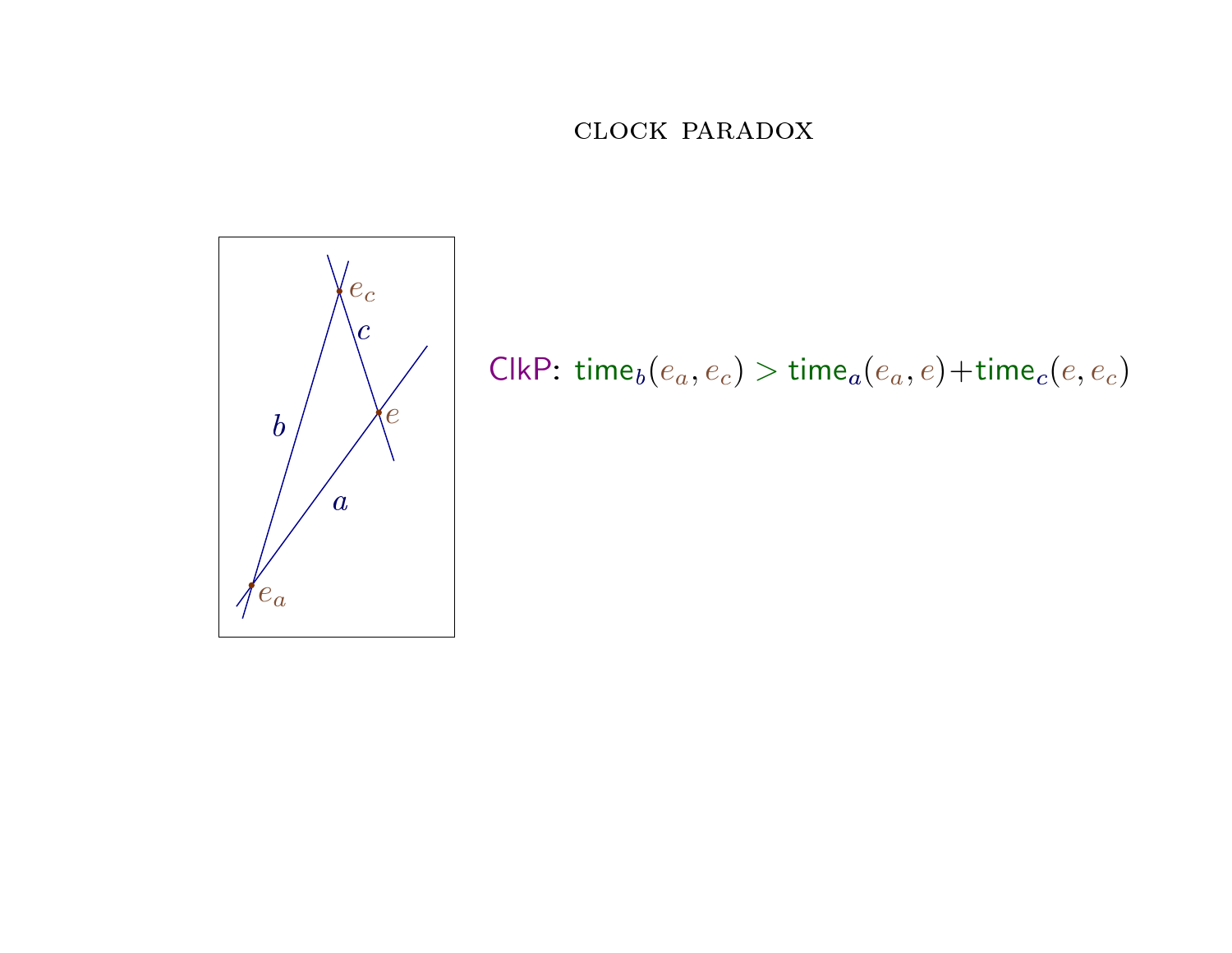

NoClkP: time $_b(e_a, e_c) = \text{time}_a(e_a, e) + \text{time}_c(e, e_c)$ 

AntiClkP: time $_b(e_a,e_c) < \text{time}_a(e_a,e) + \text{time}_c(e,e_c)$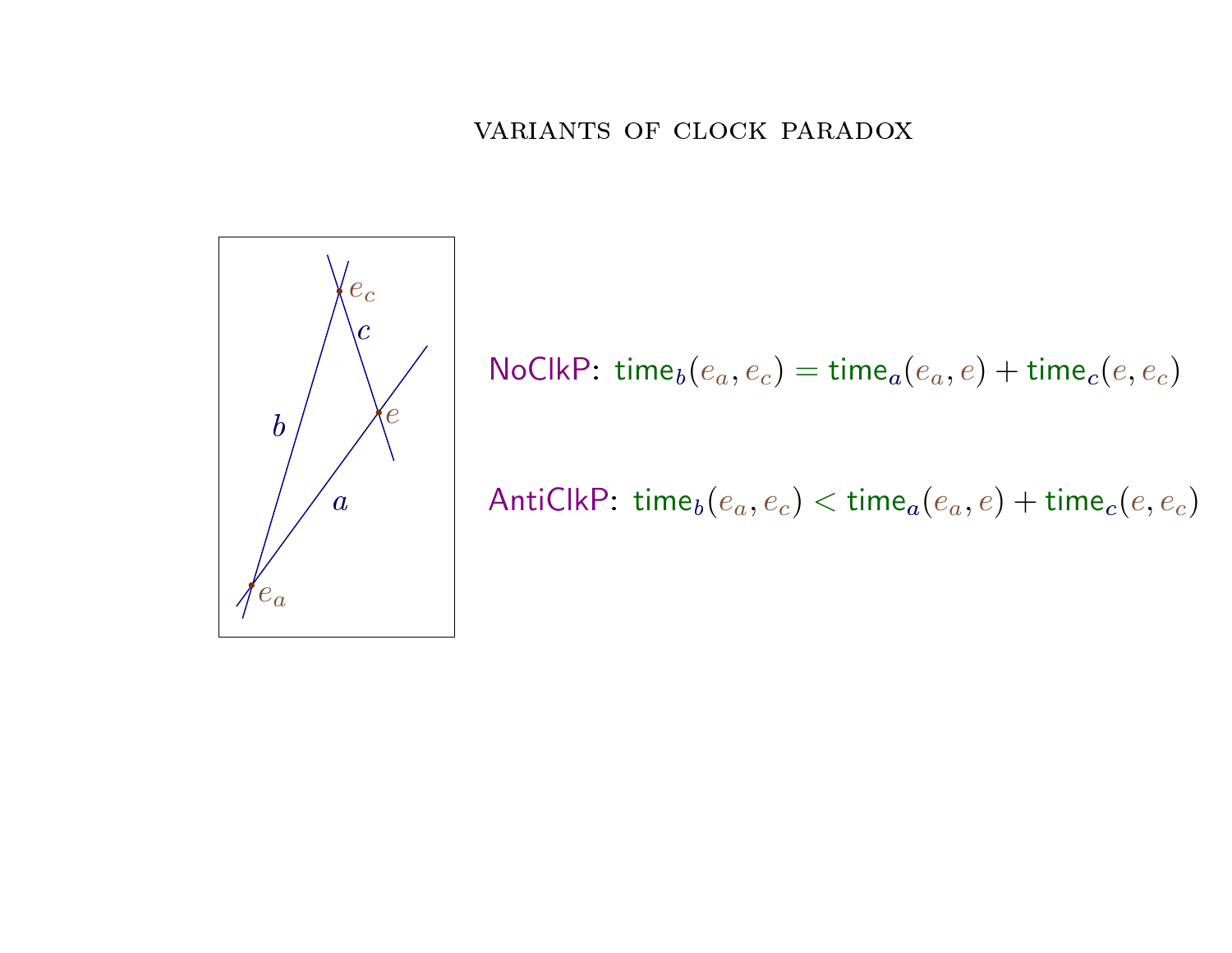### FIRST-ORDER LOGIC FRAMEWORK FOR SPACE-TIMES

Language:  $\langle Q: ; S: \rangle$ 

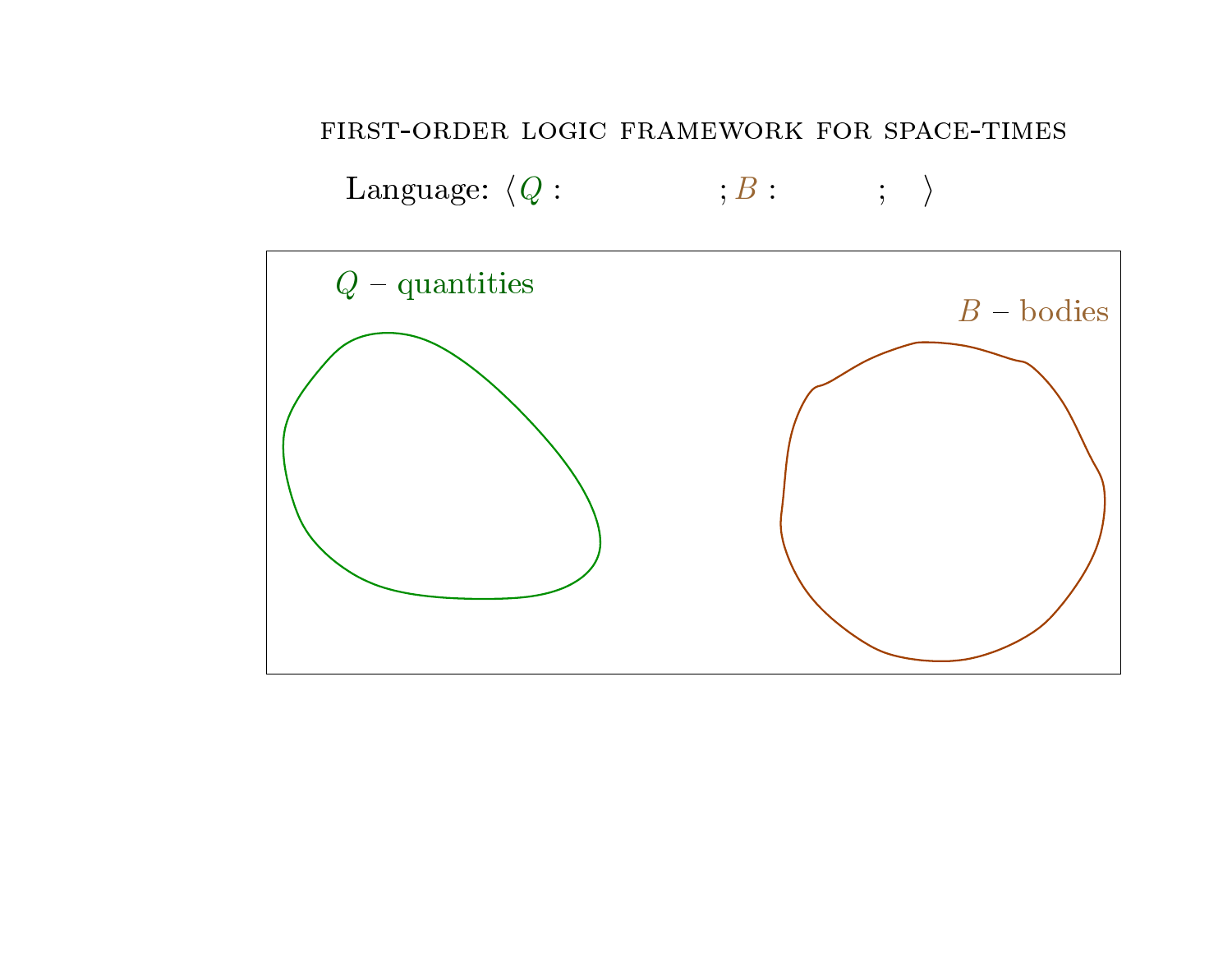

World-view relation:  $W(m, b, \vec{p})$  – "Observer m coordinatizes body b at space-time location  $\vec{p}$ " (at time  $p_1$  and space  $\langle p_2 \dots p_d \rangle$ )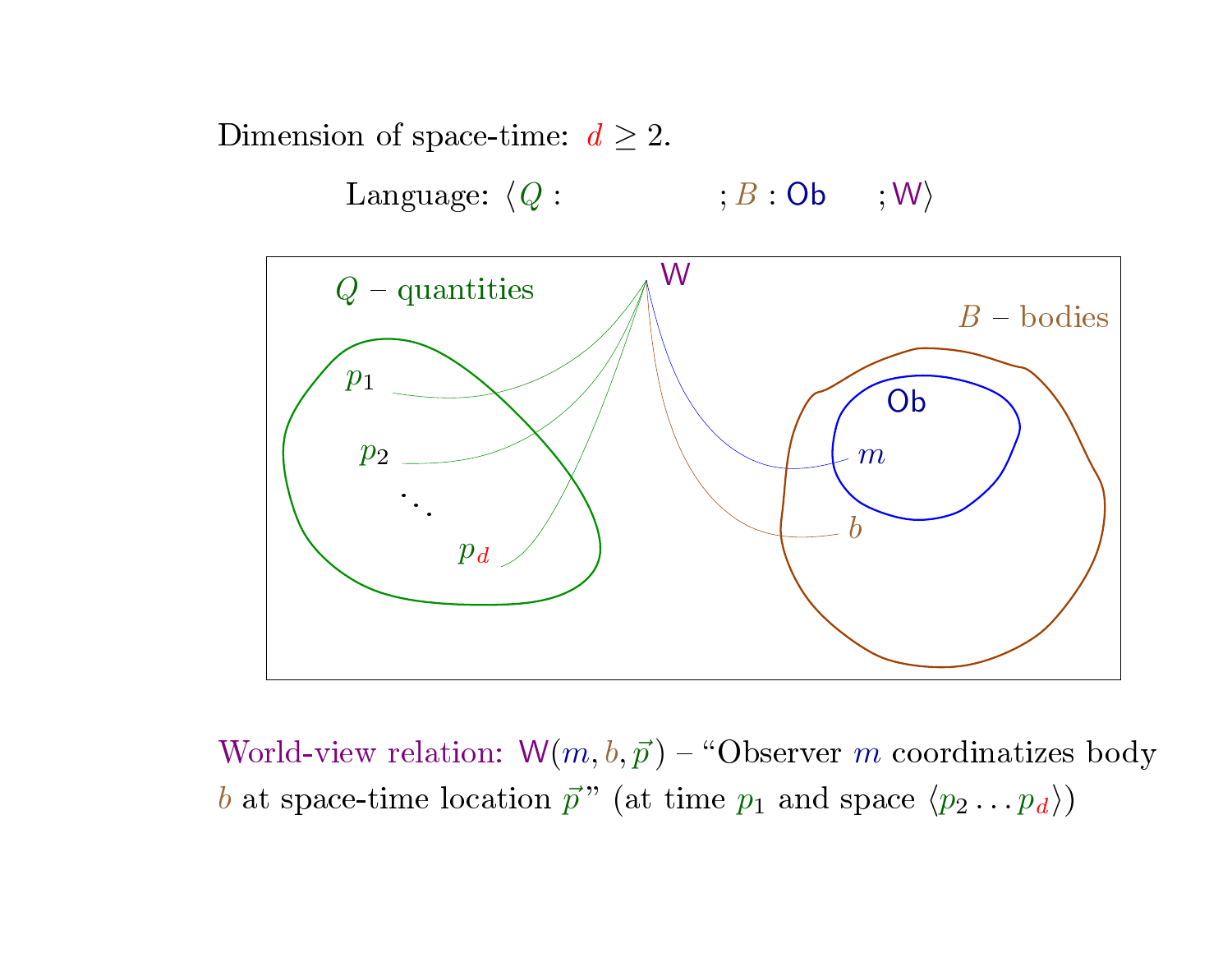# STRUCTURE OF QUANTITIES

 $\text{Language: } \langle Q: \, <, +, \cdot, 0, 1; B: \textsf{Ob} \quad , \, \forall \mathsf{W} \rangle$ 



AxEOF: The quantity part  $\langle Q; +, \cdot, <, 0, 1 \rangle$  is a Euclidean ordered  $\rm field.$   $(Positive\,\,elements\,\,have\,\,square\,\,roots.)$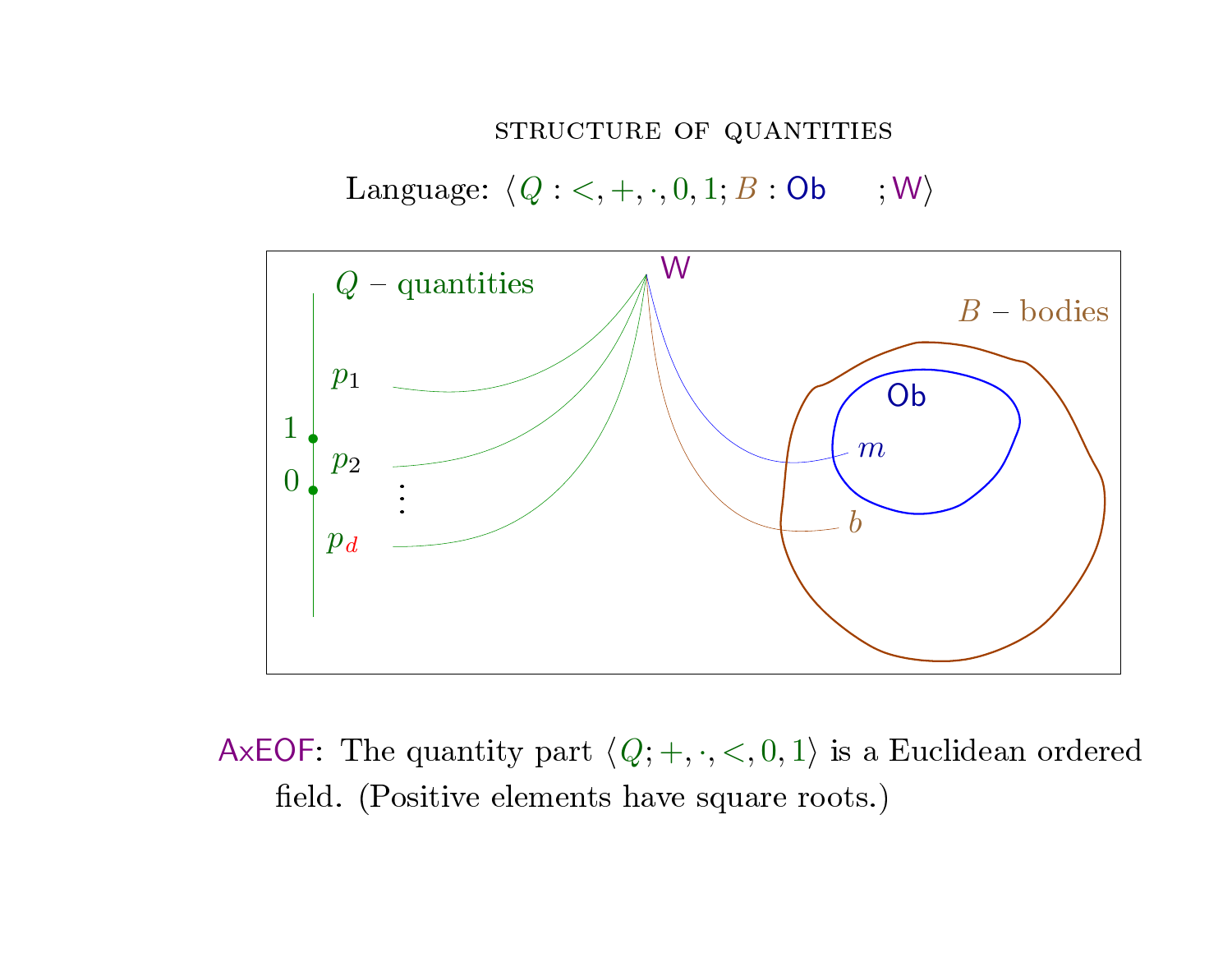AXIOMS OF KINEMATICS



AxSelf: The observer are in rest according to themselves.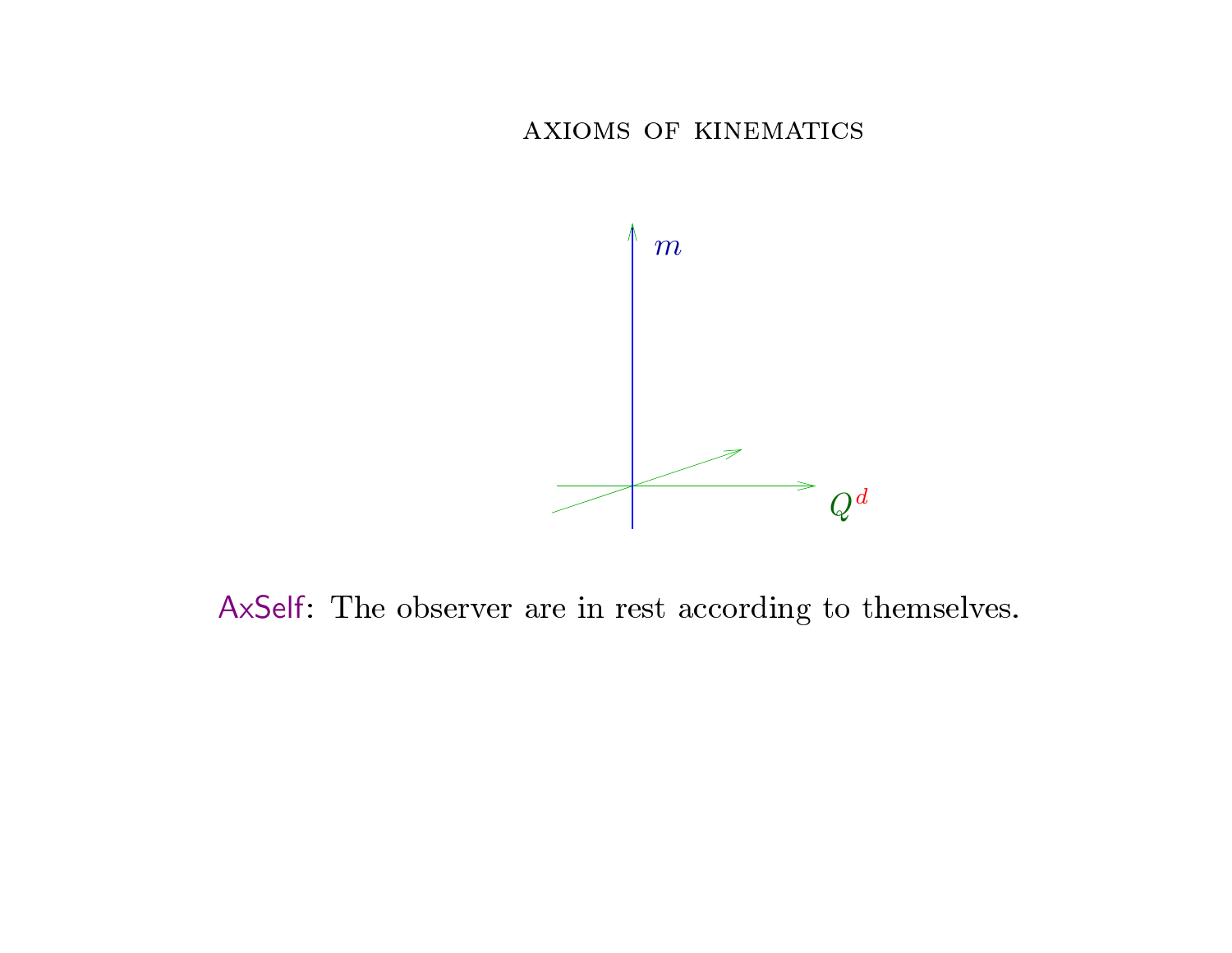AXIOMS OF KINEMATICS



AxLinTime: The life-lines of observers are lines and time is passing uniformly on the life-lines.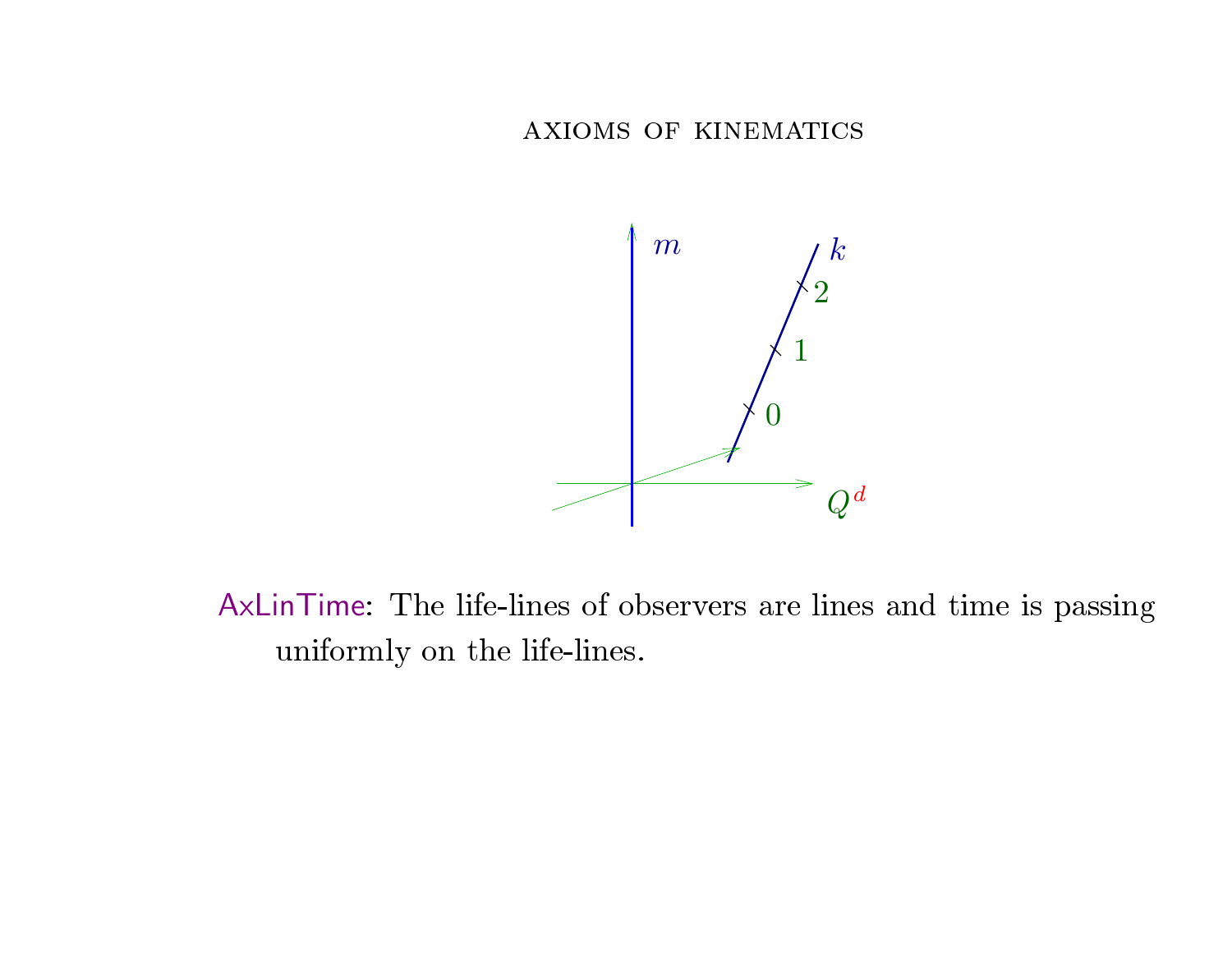axioms of kinemati
s



AxEv: Every observer coordinatize the same events.

 $\mathsf{Kinem}_0 := \{\mathsf{AxEOF}, \mathsf{AxSelf}, \mathsf{AxLinTime}, \mathsf{AxEv}\}$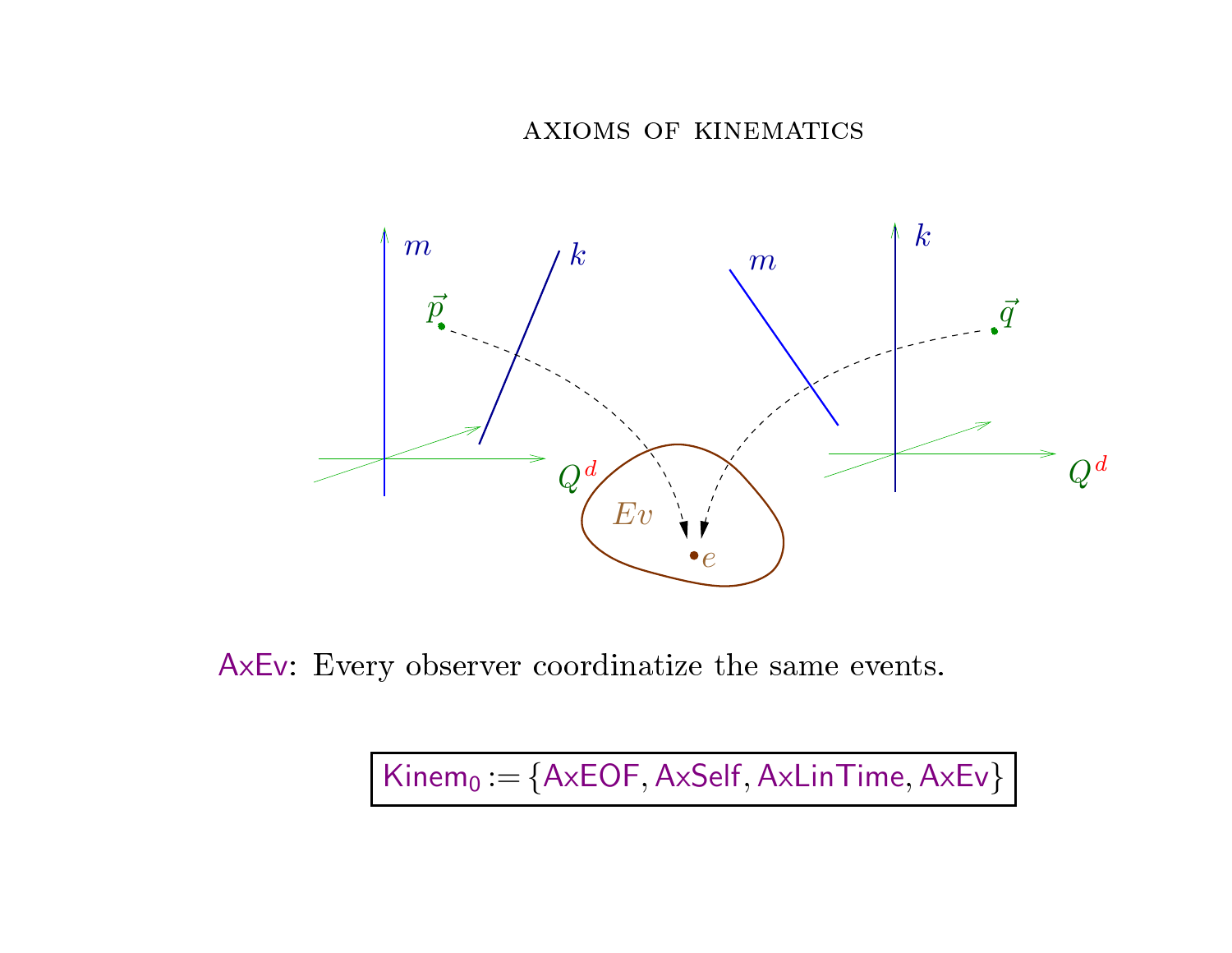#### MINKOWSKI SPHERE



 $MS_m$  is the set of time-unit vectors.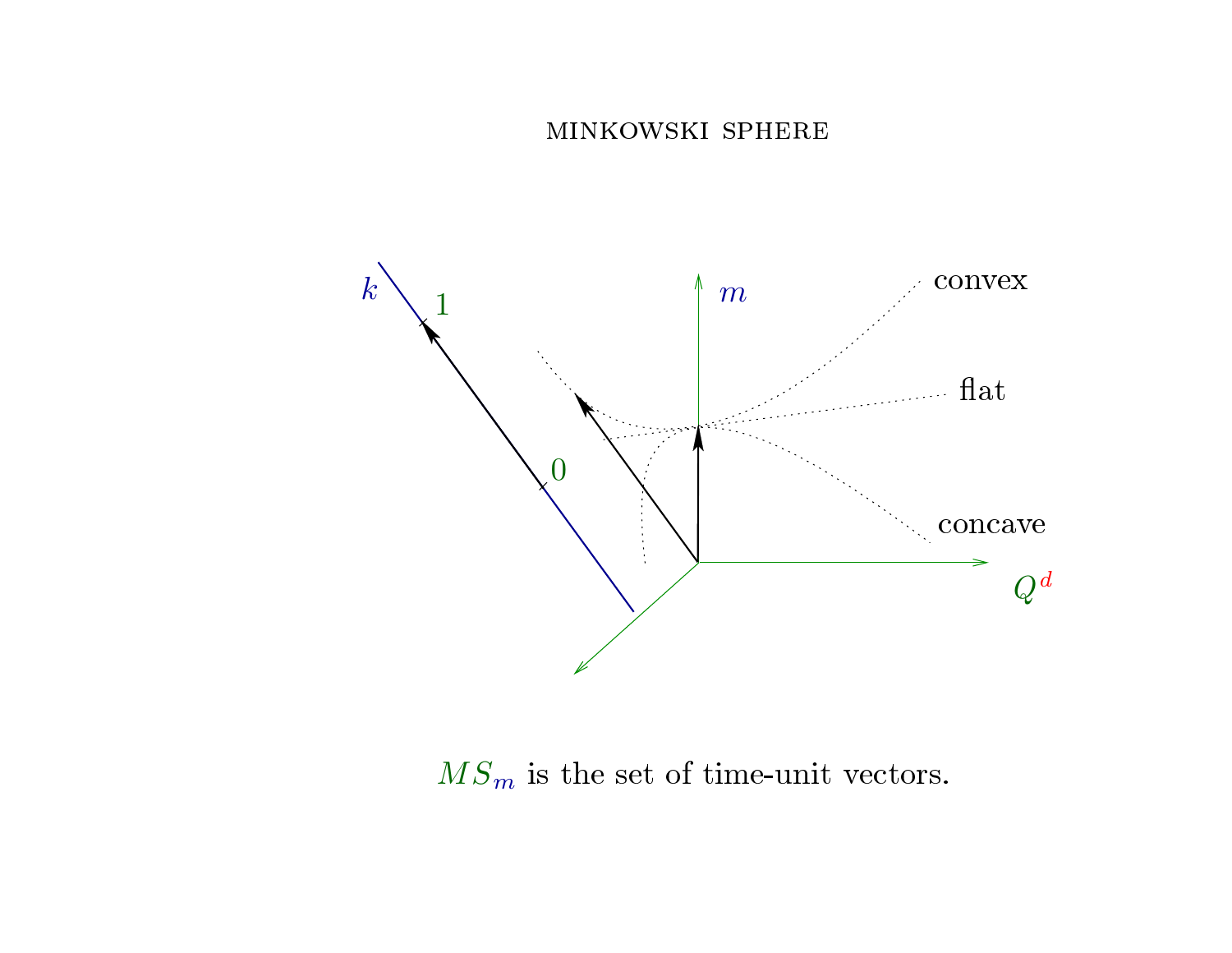### GEOMETRICAL CHARACTERIZATION

 $\bf Theorem:$  Assume Kinem $_0$ . Then

| $\forall m \in \text{Ob } MS_m$ is convex $\implies$ ClkP,      |                    |
|-----------------------------------------------------------------|--------------------|
| $\forall m \in \text{Ob } MS_m$ is flat                         | $\implies$ NoClkP, |
| $\forall m \in \text{Ob } MS_m$ is concave $\implies$ AntiClkP. |                    |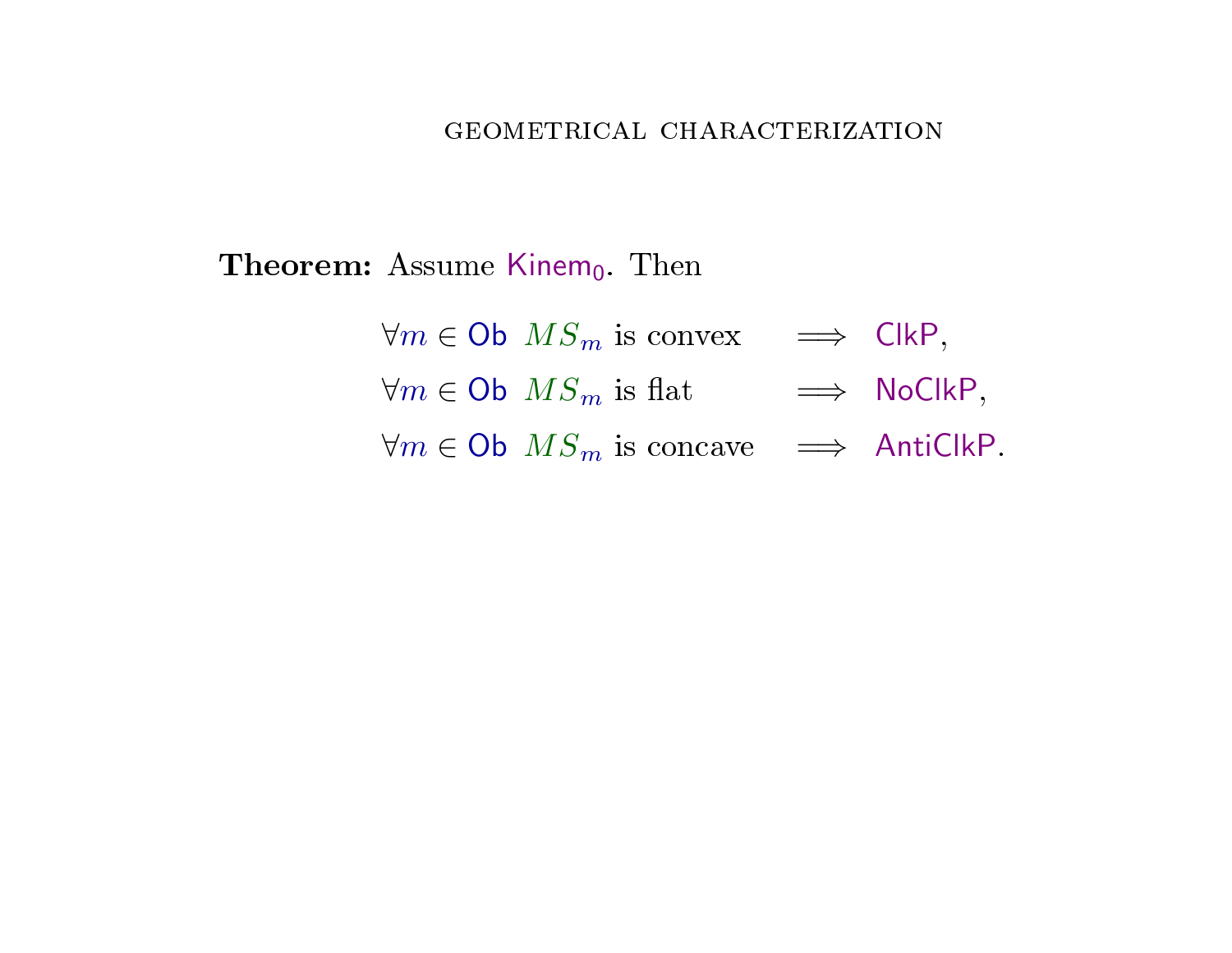### GEOMETRICAL CHARACTERIZATION

 $\bf Theorem:$  Assume  $\sf Kinem_0+AxDispl.$   $\rm Then$ 

 $\forall m \in \textsf{Ob} \; MS_m \; \text{is convex} \quad \Longleftrightarrow \; \textsf{ClkP},$  $\forall m \in \textsf{Ob} \; MS_m \text{ is flat} \quad \iff \textsf{NoClkP},$  $\forall m \in \mathsf{Ob}\;\; MS_m\; \text{is concave} \;\;\Longleftrightarrow \;\; \mathsf{AntiClkP}.$ 

AxDispl is technical axiom. It is used to displace observers in order to create twin paradox situations.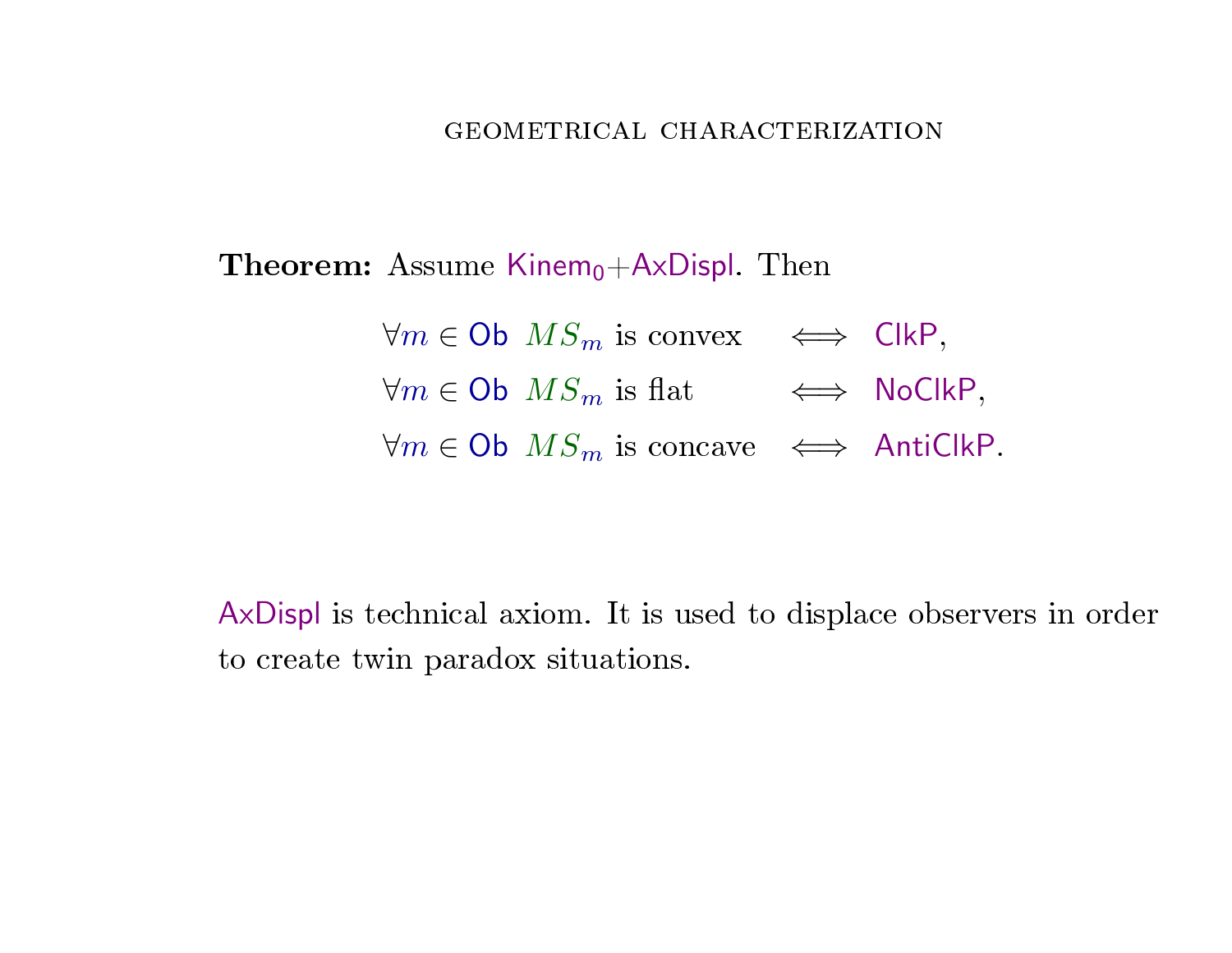### $\mathop{\mathrm{CONSEQUENCES}}$  NEWTONIAN KINEMATICS

AxUnivTime: The observers measure the same time between events.

Theorem:  $AxEOF + AxUnivTime \models NoClkP$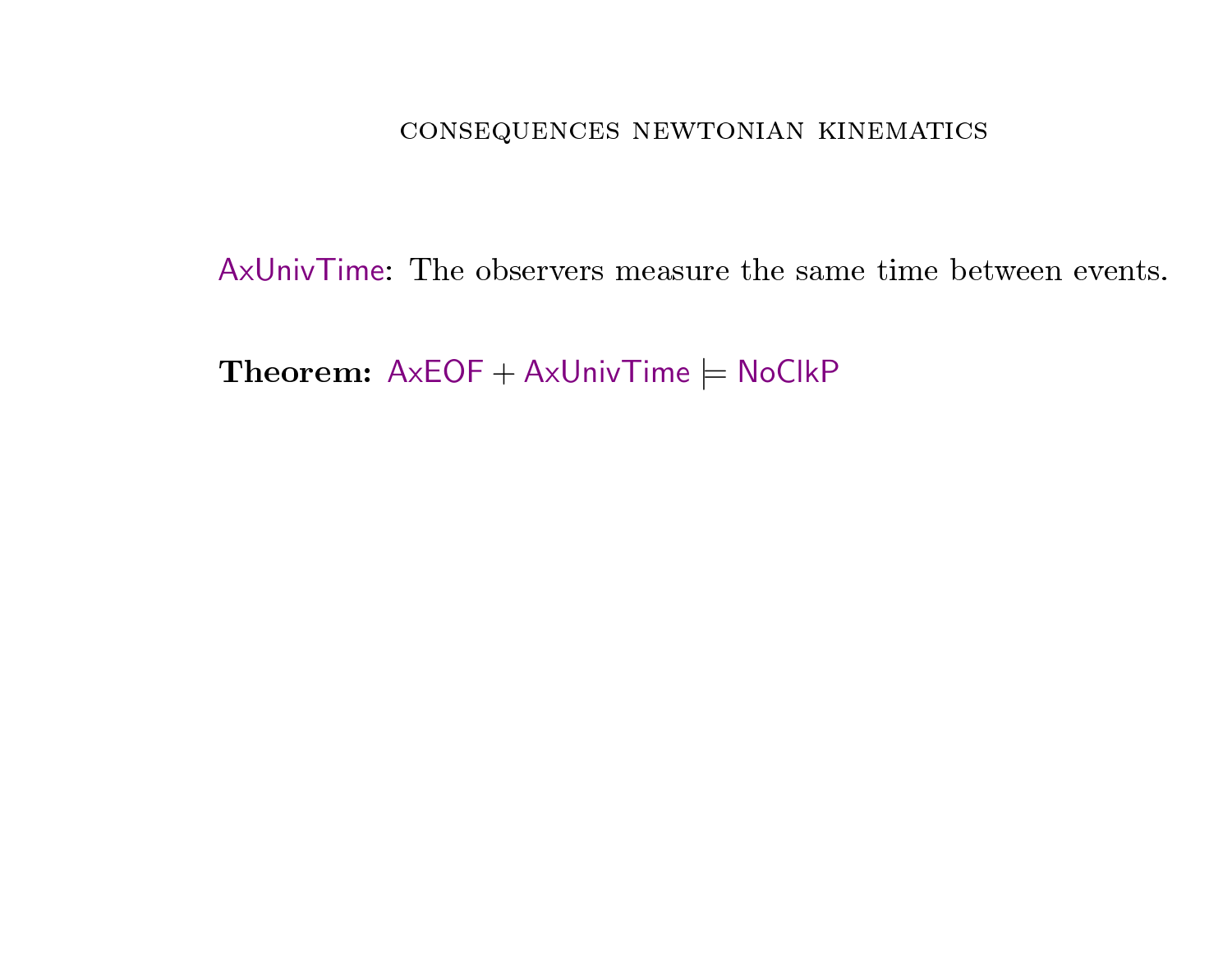# CONSEQUENCES NEWTONIAN KINEMATICS

AxUnivTime: The observers measure the same time between events.

 $\bf Theorem: AxEOF + AxUnivTime \models NoClkP$ 

 $AxOb<sup>+</sup>$ : Observers can move in any direction with any finite speed.

 $\bf Theorem\colon$  Kinem $_0 + A \times Ob^+ + NoClkP \not\models AxUnivTime$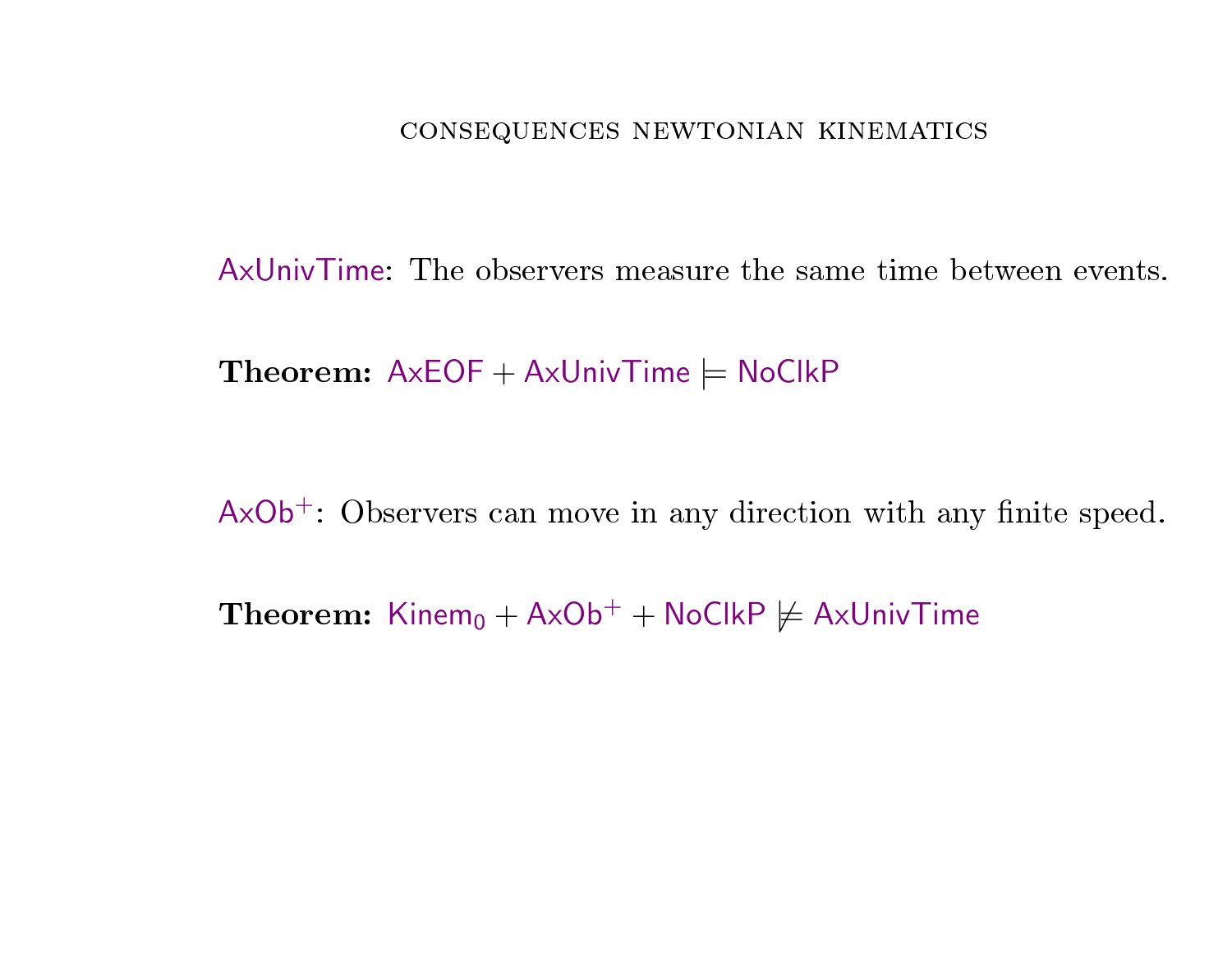#### SPECIAL RELATIVITY

Language:  $\langle Q: \leftarrow, +, \cdot, 0, 1; B:$  Ob, Ph; W)

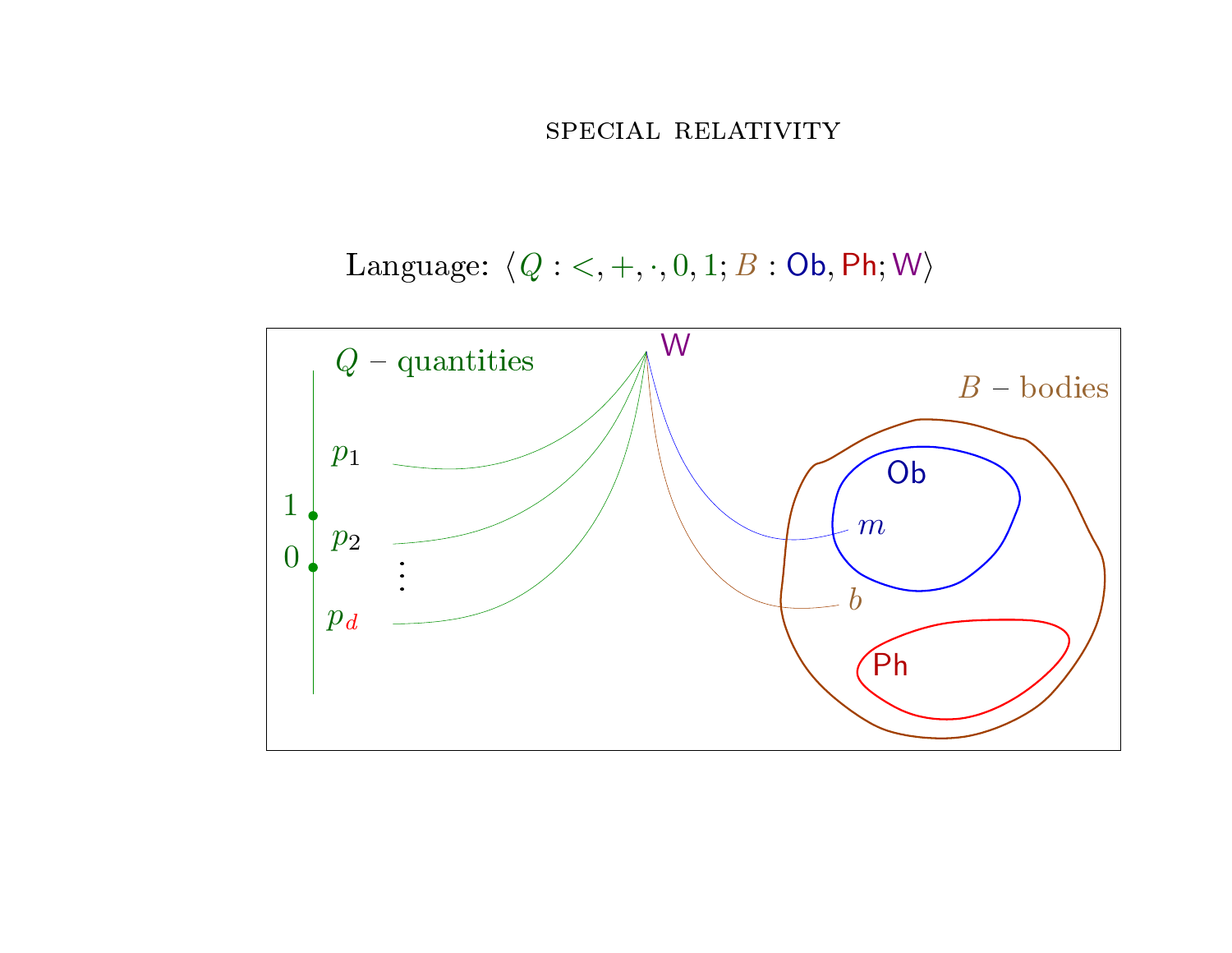#### SPECIAL RELATIVITY

AxPh: For every observer, the speed of light is 1.

 $\Big|\,\mathsf{SpecRel}_0^{\mathcal{d}}\!:=\!\{\mathsf{AxEOF},\mathsf{AxSelf},\mathsf{AxPh},\mathsf{AxEv}\}\,\Big|$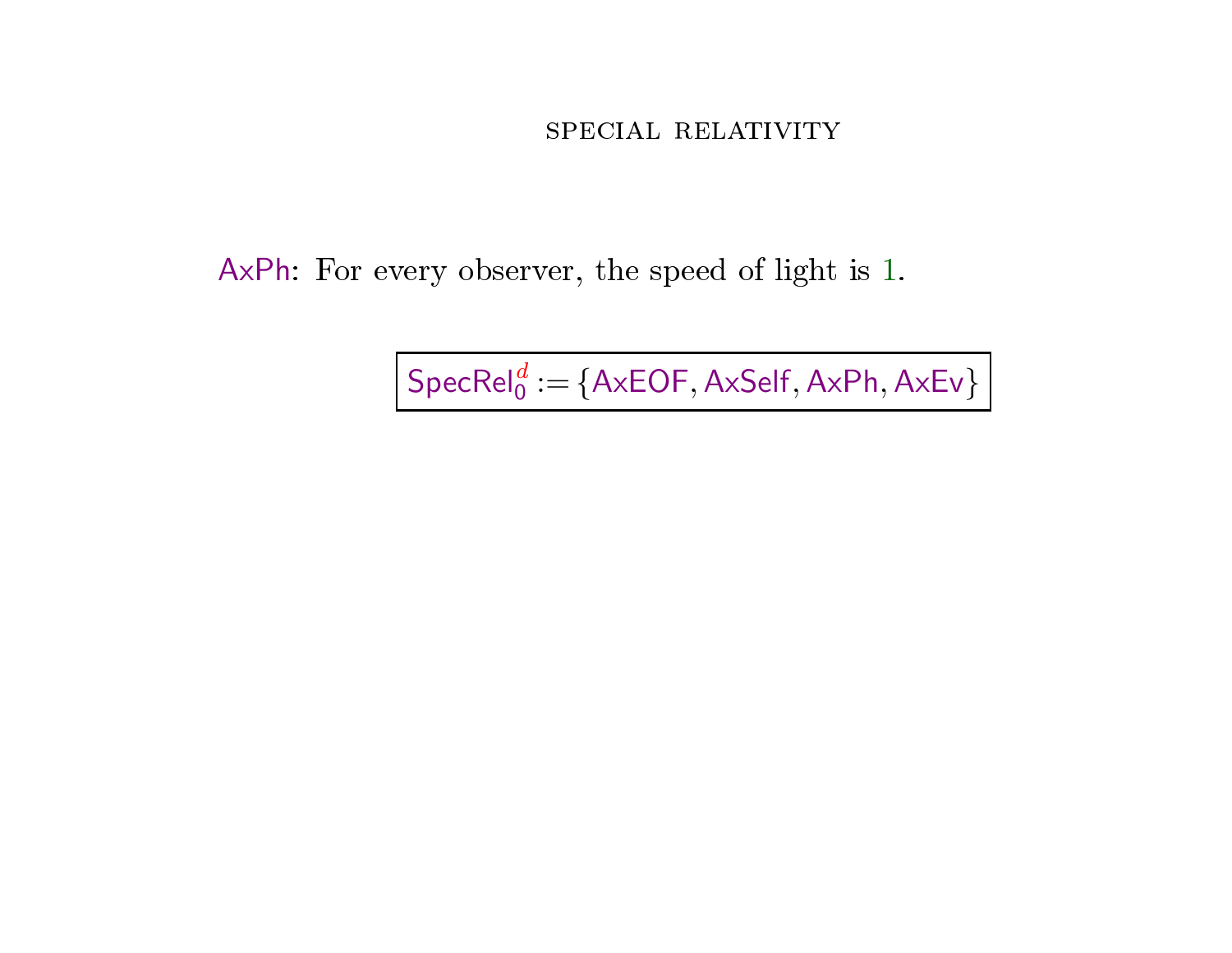## SPECIAL RELATIVITY

AxPh: For every observer, the speed of light is 1.

 $\mathsf{SpecRel}_0^d := \{\mathsf{AxEOF}, \mathsf{AxSelf}, \mathsf{AxPh}, \mathsf{AxEv}\}$ 

We have to weaken  $AxOb^+$  since  $\textsf{SpecRel}_0^d$  implies the impossibility of faster than light motions for observers (if  $d \geq 3$ ).

AxOb: Observers can move in any direction with any speed less than <sup>1</sup> (less that the speed of light).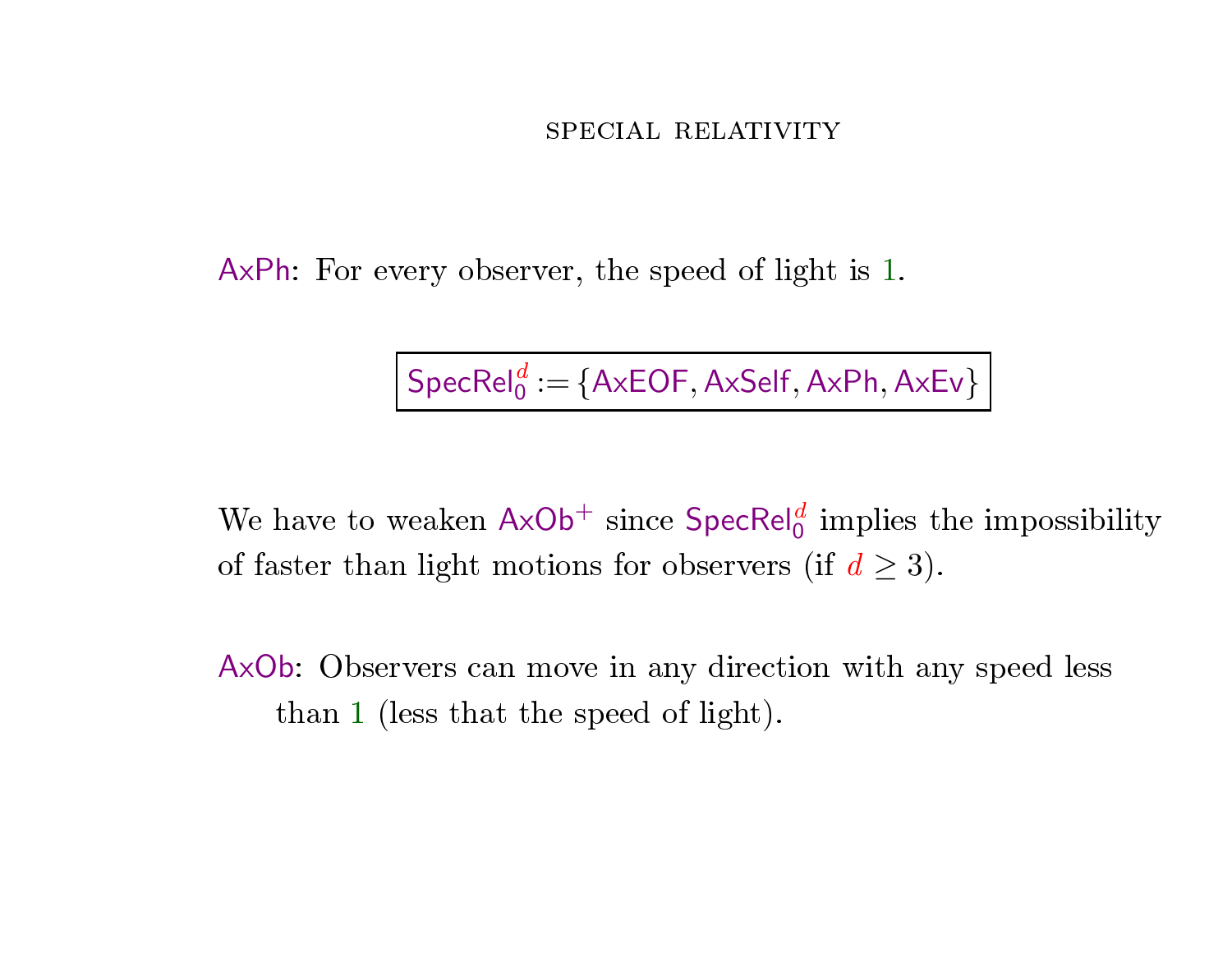SlowTime: Relatively moving observers' clocks slow down.

**Thm**( $d \ge 3$ ):  $\text{SpecRel}_0^d + \text{AxLinTime} + \text{SlowTime} \models \text{ClkP}$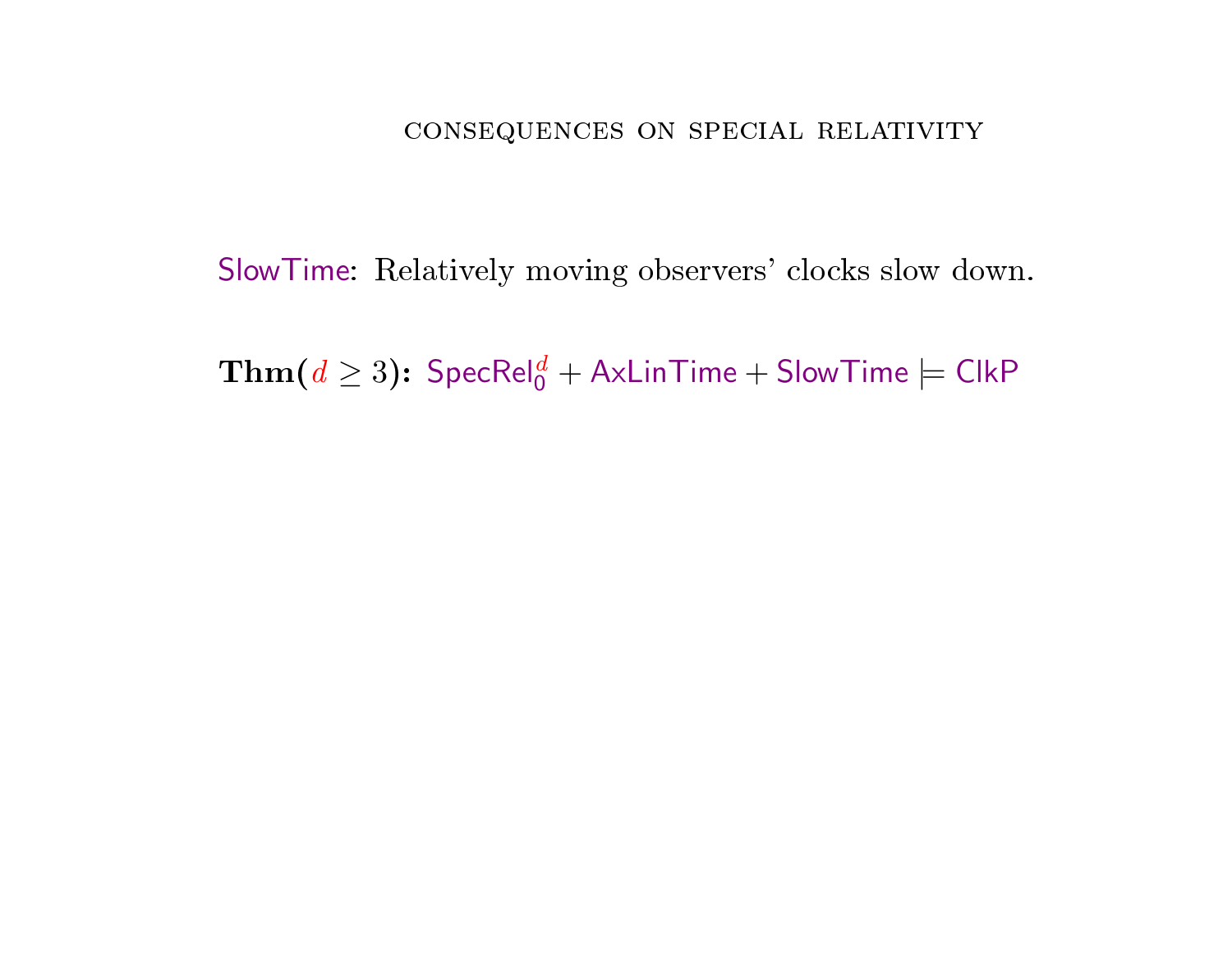SlowTime: Relatively moving observers' clocks slow down.

**Thm**( $d \ge 3$ ): SpecRel<sup>d</sup><sub>0</sub> + AxLinTime + SlowTime  $\models$  ClkP

**Thm**( $d \ge 3$ ): SpecRel<sup>d</sup><sub>0</sub> + AxLinTime + AxOb + ClkP  $\not\models$  SlowTime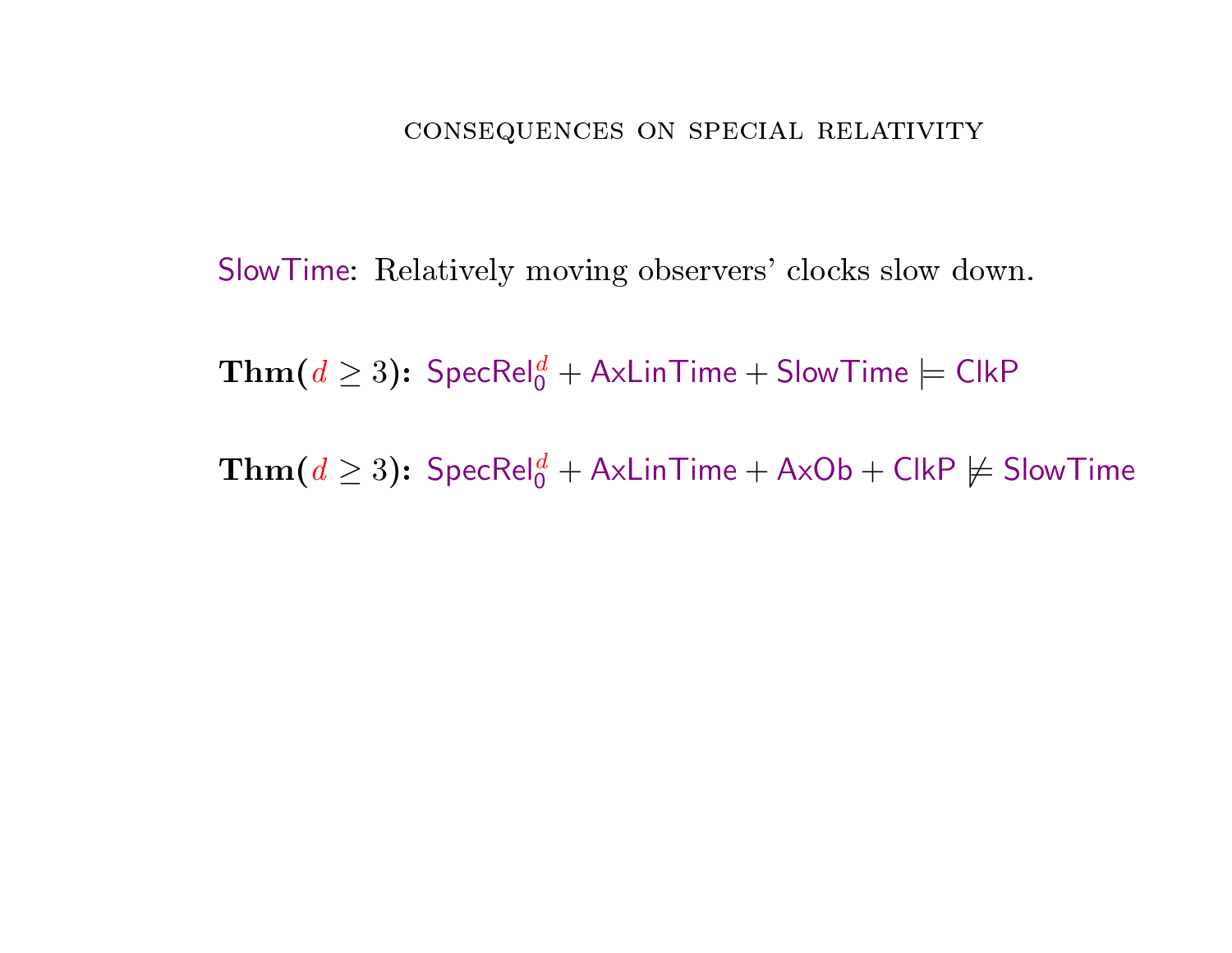AxSimDist: If events  $e_1$  and  $e_2$  are simultaneous for both observers  $m$  and  $k$ , then  $m$  and  $k$  agree on the spatial distance between  $e_1$  and  $e_2$ .

**Thm**( $d \ge 3$ ): SpecRel<sub>0</sub><sup> $d$ </sup> + AxSimDist  $\models$  ClkP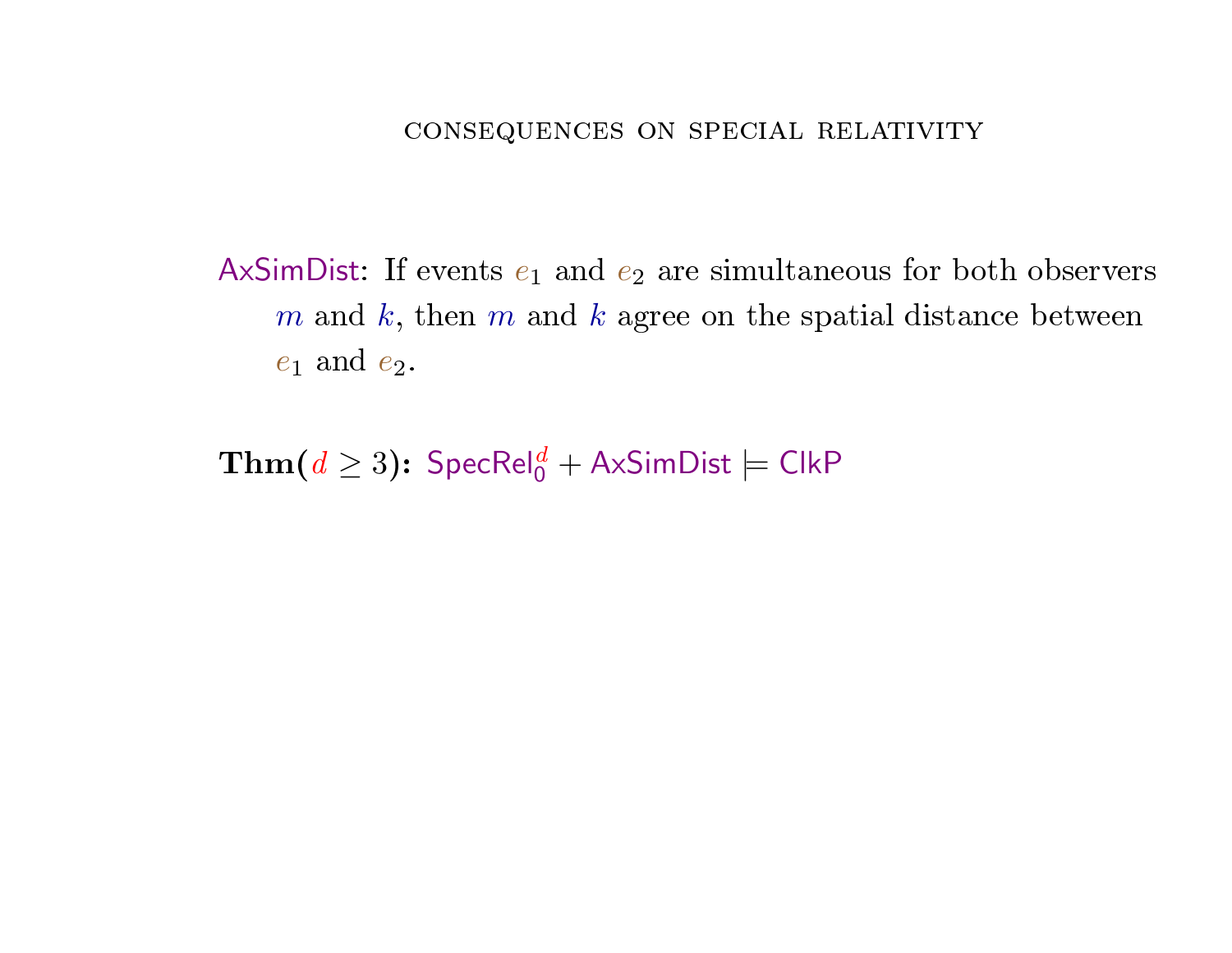AxSimDist: If events  $e_1$  and  $e_2$  are simultaneous for both observers  $m$  and  $k$ , then  $m$  and  $k$  agree on the spatial distance between  $e_1$  and  $e_2$ .

**Thm**( $d \ge 3$ ): SpecRel<sub>0</sub><sup> $d$ </sup> + AxSimDist  $\models$  ClkP

**Thm**( $d \ge 3$ ): SpecRel<sup>d</sup><sub>0</sub> + AxLinTime + AxOb + ClkP  $\not\models$  AxSimDist